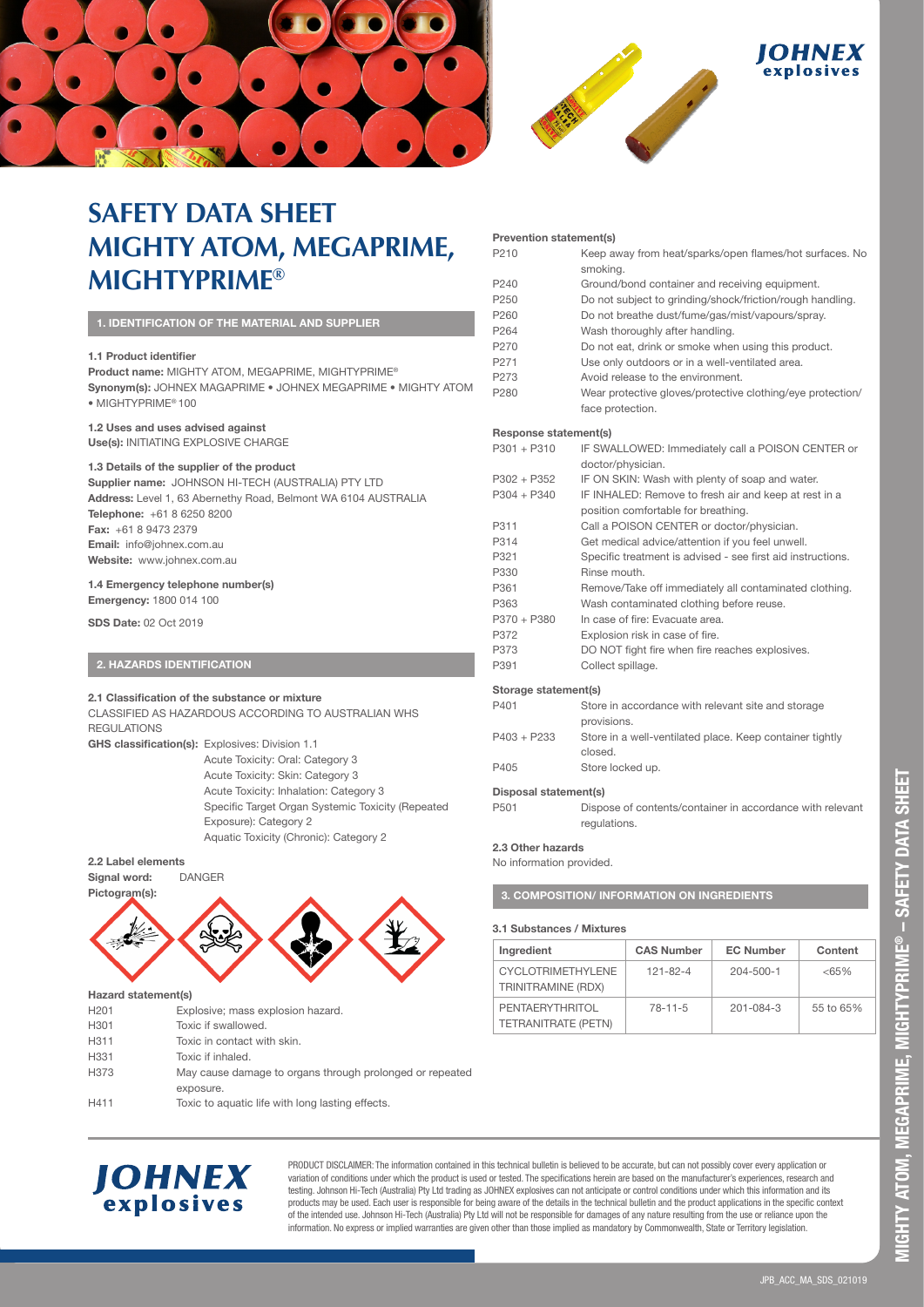| <b>TRINITROTOLUENE</b><br>118-96-7 |  | 204-289-6 | 35 to 45% |
|------------------------------------|--|-----------|-----------|
| TTNT                               |  |           |           |

## **4. FIRST AID MEASURES**

## **4.1 Description of first aid measures**

| Eye                         | If in eyes, hold eyelids apart and flush continuously with<br>running water. Continue flushing until advised to stop by<br>a Poisons Information Centre, a doctor, or for at least 15<br>minutes. |
|-----------------------------|---------------------------------------------------------------------------------------------------------------------------------------------------------------------------------------------------|
| Inhalation                  | If inhaled, remove from contaminated area. To protect                                                                                                                                             |
|                             | rescuer, use an Air-line respirator where an inhalation risk                                                                                                                                      |
|                             | exists. Apply artificial respiration if not breathing.                                                                                                                                            |
| <b>Skin</b>                 | If skin or hair contact occurs, remove contaminated                                                                                                                                               |
|                             | clothing and flush skin and hair with running water.                                                                                                                                              |
|                             | Continue flushing with water until advised to stop by a                                                                                                                                           |
|                             | Poisons Information Centre or a doctor.                                                                                                                                                           |
| Ingestion                   | For advice, contact a Poison Information Centre on 13                                                                                                                                             |
|                             | 11 26 (Australia Wide) or a doctor (at once).                                                                                                                                                     |
| <b>First aid facilities</b> | Eye wash facilities and safety shower should be                                                                                                                                                   |
|                             | available.                                                                                                                                                                                        |

#### **4.2 Most important symptoms and effects, both acute and delayed**  See Section 11 for more detailed information on health effects and symptoms.

**4.3 Immediate medical attention and special treatment needed**  Treat symptomatically.

## **5. FIRE FIGHTING MEASURES**

## **5.1 Extinguishing media**

DO NOT attempt to extinguish burning explosives. Evacuate area immediately. Notify trained emergency response personnel.

## **5.2 Special hazards arising from the substance or mixture**

EXPLOSIVE. Will explode under specific conditions. May evolve toxic gases (carbon/ nitrogen oxides, hydrocarbons) when heated to decomposition. Eliminate all ignition sources including cigarettes, open flames, spark producing switches/tools, heaters, naked lights, pilot lights, etc when handling. CAUTION: Will explode if exposed to heat or with heavy impact.

## **5.3 Advice for firefighters**

Evacuate area and contact emergency services. Toxic gases may be evolved in a fire situation. Remain upwind and notify those downwind of hazard. Do not attempt to fight fire. Use waterfog to cool intact containers and nearby storage areas. May explode from heat, pressure, friction or shock.

### **5.4 Hazchem code**

E Evacuation of people in and around the immediate vicinity of the incident should be considered.

## **6. ACCIDENTAL RELEASE MEASURES**

#### **6.1 Personal precautions, protective equipment and emergency procedures**

Wear Personal Protective Equipment (PPE) as detailed in section 8 of the SDS. Clear area of all unprotected personnel.

### **6.2 Environmental precautions**

Prevent product from entering drains and waterways.

#### **6.3 Methods of cleaning up**

Contain spillage, then collect and place in suitable containers for disposal. Eliminate all sources of ignition.

## **6.4 Reference to other sections**

See Sections 8 and 13 for exposure controls and disposal.

## **7. HANDLING AND STORAGE**

**9. PHYSICAL AND CHEMICAL PROPERTIES** 

| 9.1 Information on basic physical and chemical properties |                              |  |
|-----------------------------------------------------------|------------------------------|--|
| Appearance                                                | YELLOW-BUFF CAST CRYSTALLINE |  |
|                                                           | <b>SOLID</b>                 |  |
| Odour                                                     | <b>ODOURLESS</b>             |  |
| Flammability                                              | <b>EXPLOSIVE</b>             |  |
| Flash point                                               | <b>NOT RELEVANT</b>          |  |

| Flash point                      | <b>NOT RELEVANT</b>              |
|----------------------------------|----------------------------------|
| <b>Boiling point</b>             | <b>NOT AVAILABLE</b>             |
| <b>Melting point</b>             | <b>DECOMPOSES</b>                |
| <b>Evaporation rate</b>          | <b>NOT AVAILABLE</b>             |
| pН                               | <b>NOT AVAILABLE</b>             |
| Vapour density                   | <b>NOT AVAILABLE</b>             |
| Specific gravity                 | 1.65                             |
| Solubility (water)               | <b>SLIGHTLY SOLUBLE</b>          |
| Vapour pressure                  | <b>NOT AVAILABLE</b>             |
| <b>Upper explosion limit</b>     | <b>NOT AVAILABLE</b>             |
| Lower explosion limit            | <b>NOT AVAILABLE</b>             |
| <b>Partition coefficient</b>     | <b>NOT AVAILABLE</b>             |
| <b>Autoignition temperature</b>  | <b>NOT AVAILABLE</b>             |
| <b>Decomposition temperature</b> | $>150^{\circ}$ C                 |
| <b>Viscosity</b>                 | <b>NOT AVAILABLE</b>             |
| <b>Explosive properties</b>      | EXPLOSIVE; mass explosion hazard |
| <b>Oxidising properties</b>      | <b>NOT AVAILABLE</b>             |
| Odour threshold                  | NOT AVAII ARI F                  |

# **JOHNEX** explosives

PRODUCT DISCLAIMER: The information contained in this technical bulletin is believed to be accurate, but can not possibly cover every application or variation of conditions under which the product is used or tested. The specifications herein are based on the manufacturer's experiences, research and testing. Johnson Hi-Tech (Australia) Pty Ltd trading as JOHNEX explosives can not anticipate or control conditions under which this information and its products may be used. Each user is responsible for being aware of the details in the technical bulletin and the product applications in the specific context of the intended use. Johnson Hi-Tech (Australia) Pty Ltd will not be responsible for damages of any nature resulting from the use or reliance upon the information. No express or implied warranties are given other than those implied as mandatory by Commonwealth, State or Territory legislation.

## **7.1 Precautions for safe handling**

Before use carefully read the product label. Use of safe work practices are recommended to avoid eye or skin contact and inhalation. Observe good personal hygiene, including washing hands before eating. Prohibit eating, drinking and smoking in contaminated areas.

## **7.2 Conditions for safe storage, including any incompatibilities**

Store in clean, well ventilated and dry magazine licensed for Class 1 Explosives. Segregate from all incompatible substances and foodstuffs. Ensure magazines are adequately labelled and protected from physical damage/shock or friction.

## **7.3 Specific end use(s)**

No information provided.

## **8. EXPOSURE CONTROLS / PERSONAL PROTECTION**

## **8.1 Control parameters**

|  | Exposure standards |
|--|--------------------|
|--|--------------------|

|                             | Reference | <b>TWA</b>    |                   | <b>STEL</b> |                   |
|-----------------------------|-----------|---------------|-------------------|-------------|-------------------|
| Ingredient                  |           | ppm           | ma/m <sup>3</sup> | ppm         | ma/m <sup>3</sup> |
| 2,4,6-Trinitrotoluene (TNT) | SWA (AUS) | $-$           | 0.5               | $-$         | $-$               |
| Cyclonite                   | SWA (AUS) | $\sim$ $\sim$ | 1.5               | $- -$       | $-$               |

## **Biological limits**

No biological limit values have been entered for this product.

## **8.2 Exposure controls**

**Engineering controls** Avoid inhalation. Use in well ventilated areas. Where

an inhalation risk exists, mechanical explosion proof extraction ventilation is recommended. Maintain dust levels below the recommended exposure standard.

#### **PPE**

| Eye / Face  | Wear safety glasses.                         |
|-------------|----------------------------------------------|
| Hands       | Wear PVC or rubber gloves.                   |
| <b>Body</b> | Wear coveralls.                              |
| Respiratory | Not required under normal conditions of use. |



JPB\_ACC\_MA\_SDS\_021019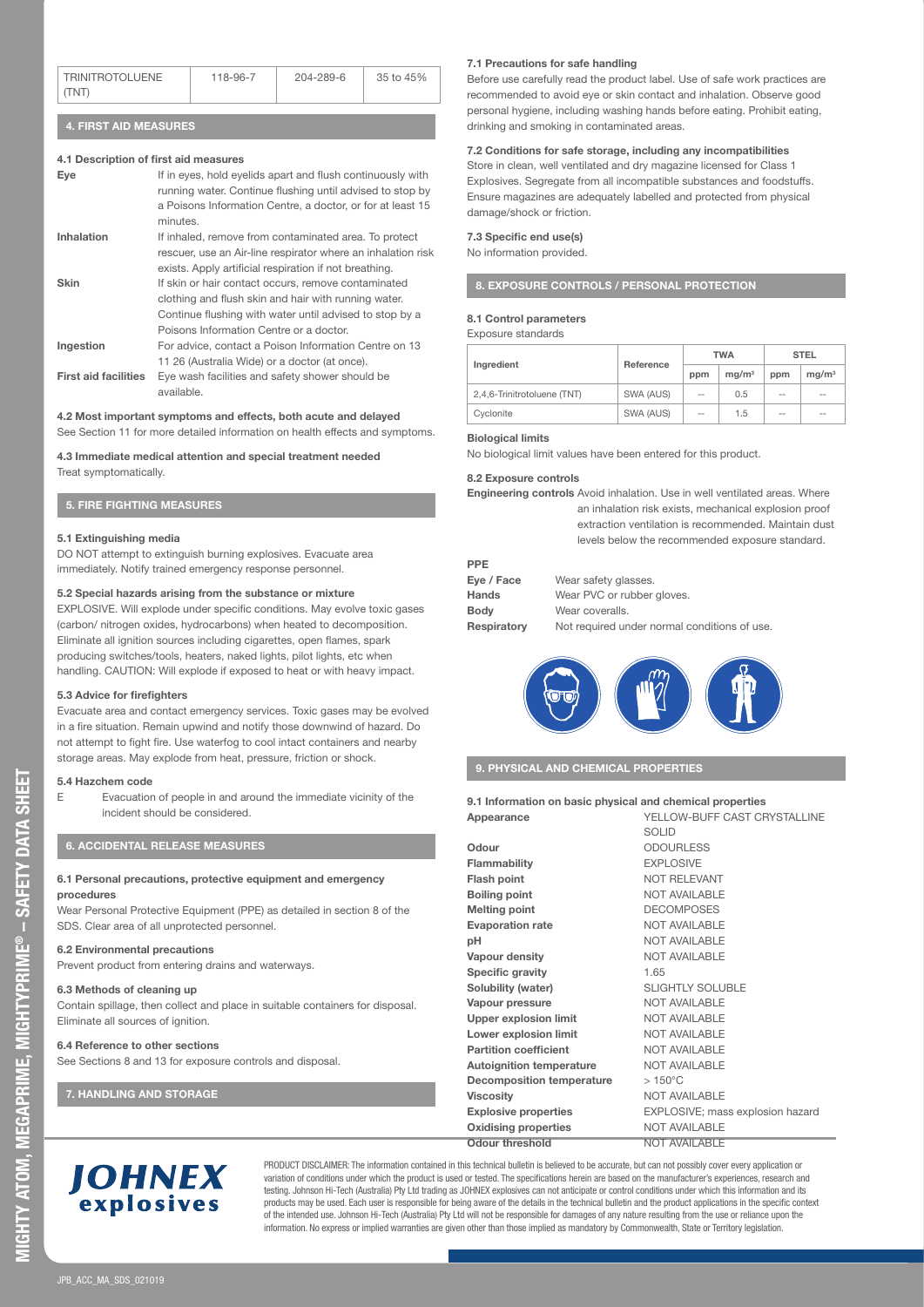## **10. STABILITY AND REACTIVITY**

## **10.1 Reactivity**

Carefully review all information provided in sections 10.2 to 10.6.

### **10.2 Chemical stability**

Stable under recommended conditions of storage.

## **10.3 Possibility of hazardous reactions**

Polymerization will not occur.

## **10.4 Conditions to avoid**

Avoid shock, friction, heavy impact, heat, sparks, open flames and other ignition sources

#### **10.5 Incompatible materials**

May detonate if heated strongly or exposed to severe shock. Incompatible (explosively) with acids (e.g. nitric acid), metal powders, combustible materials, alkalis (e.g. sodium hydroxide), oxidising agents (e.g. hypochlorites), chloride salts, sulphur, urea, nitrites and reducing agents.

### **10.6 Hazardous decomposition products**

May evolve toxic gases (carbon/nitrogen oxides, hydrocarbons) when heated to decomposition.

## **11. TOXICOLOGICAL INFORMATION**

#### **11.1 Information on toxicological effects Acute toxicity**

**Information available for the product:** Toxic if swallowed, in contact with skin, and/or if inhaled.

## **Information available for the ingredient(s):**

| Ingredient                                     | Oral Toxicity<br>(LD50) | Dermal<br><b>Toxicity</b><br>(LD50) | Inhalation<br><b>Toxicity</b><br>(LC50) |
|------------------------------------------------|-------------------------|-------------------------------------|-----------------------------------------|
| <b>CYCLOTRIMETHYLENE</b><br>TRINITRAMINE (RDX) | 59 mg/kg<br>(mouse)     |                                     | ۰                                       |
| PENTAERYTHRITOL<br>TETRANITRATE (PETN)         | 1660 mg/kg<br>(rat)     |                                     |                                         |
| <b>TRINITROTOLUENE</b>                         | 660 mg/kg<br>(mouse)    |                                     |                                         |

## **Skin** Not classified as a skin irritant. Due to

|                          | product form, exposure can only occur during   |
|--------------------------|------------------------------------------------|
|                          | detonation. Serious damage may result from     |
|                          | explosive fragments.                           |
| Eye                      | Not classified as an eye irritant. Due to      |
|                          | product form, exposure can only occur during   |
|                          | detonation. Serious damage may result from     |
|                          | explosive fragments.                           |
| Sensitisation            | Not classified as causing skin or respiratory  |
|                          | sensitisation.                                 |
| Mutagenicity             | Not classified as a mutagen.                   |
| Carcinogenicity          | Not classified as a carcinogen.                |
| Reproductive             | Not classified as a reproductive toxin.        |
| STOT - single exposure   | Not classified as causing organ damage from    |
|                          | single exposure. However, serious damage may   |
|                          | result from explosive fragments.               |
| STOT - repeated exposure | Contains Trinitrotoluene (TNT) which may cause |
|                          | damage to organs (liver, blood, bone marrow,   |
|                          | eye, kidney and nervous system) through        |
|                          | prolonged or repeated exposure. However,       |

exposure to contents is unlikely.



**Aspiration** This product does not present an aspiration hazard.

## **12. ECOLOGICAL INFORMATION**

## **12.1 Toxicity**

Toxic to aquatic life with long lasting effects.

**12.2 Persistence and degradability**  No information provided.

## **12.3 Bioaccumulative potential**  No information provided.

#### **12.4 Mobility in soil**

No information provided.

#### **12.5 Other adverse effects**

Trinitrotoluene (TNT) will undergo photochemical degradation, however it is toxic to bacteria which might biochemically degrade it. TNT is toxic to fish above 1.5 ppm. TNT and pentaerythritol tetranitrate (PETN) are not expected to bioconcentrate. PETN may degrade by hydrolysis.

## **13. DISPOSAL CONSIDERATIONS**

## **13.1 Waste treatment methods**

**Waste disposal** Waste must be disposed of in accordance with AS2187.2 as well as state regulatory and environmental legislation. Small quantities of damaged or deteriorated material may be destroyed by inclusion in a blast hole containing good explosives (by licensed personnel). Detonators should not be inserted into defective explosives. For large quantities, contact the manufacturer/supplier for additional information.

Legislation Dispose of in accordance with relevant local legislation.

## **14. TRANSPORT INFORMATION**

CLASSIFIED AS A DANGEROUS GOOD BY THE CRITERIA OF THE ADG CODE



|                                        | LAND<br><b>TRANSPORT</b><br>(ADG)       | <b>SEA</b><br><b>TRANSPORT</b><br>(IMDG / IMO) | AIR<br><b>TRANSPORT</b><br>(IATA / ICAO) |
|----------------------------------------|-----------------------------------------|------------------------------------------------|------------------------------------------|
| 14.1 UN<br>Number                      | 0042                                    | 0042                                           | None Allocated                           |
| 14.2 Proper<br><b>Shipping</b><br>Name | <b>BOOSTERS</b><br>without<br>detonator | <b>BOOSTERS</b><br>without<br>detonator        | None Allocated                           |
| 14.3 Transport<br><b>Hazard Class</b>  | 1.1D                                    | 1.1D                                           | None Allocated                           |
| 14.4 Packing<br>Group                  | None Allocated                          | None Allocated                                 | None Allocated                           |

**14.5 Environmental hazards**  No information provided

**14.6 Special precautions for user Hazchem code** E

**EMS** F-B, S-X

## **Other information**

**JOHNEX** explosives

PRODUCT DISCLAIMER: The information contained in this technical bulletin is believed to be accurate, but can not possibly cover every application or variation of conditions under which the product is used or tested. The specifications herein are based on the manufacturer's experiences, research and testing. Johnson Hi-Tech (Australia) Pty Ltd trading as JOHNEX explosives can not anticipate or control conditions under which this information and its products may be used. Each user is responsible for being aware of the details in the technical bulletin and the product applications in the specific context of the intended use. Johnson Hi-Tech (Australia) Pty Ltd will not be responsible for damages of any nature resulting from the use or reliance upon the information. No express or implied warranties are given other than those implied as mandatory by Commonwealth, State or Territory legislation.